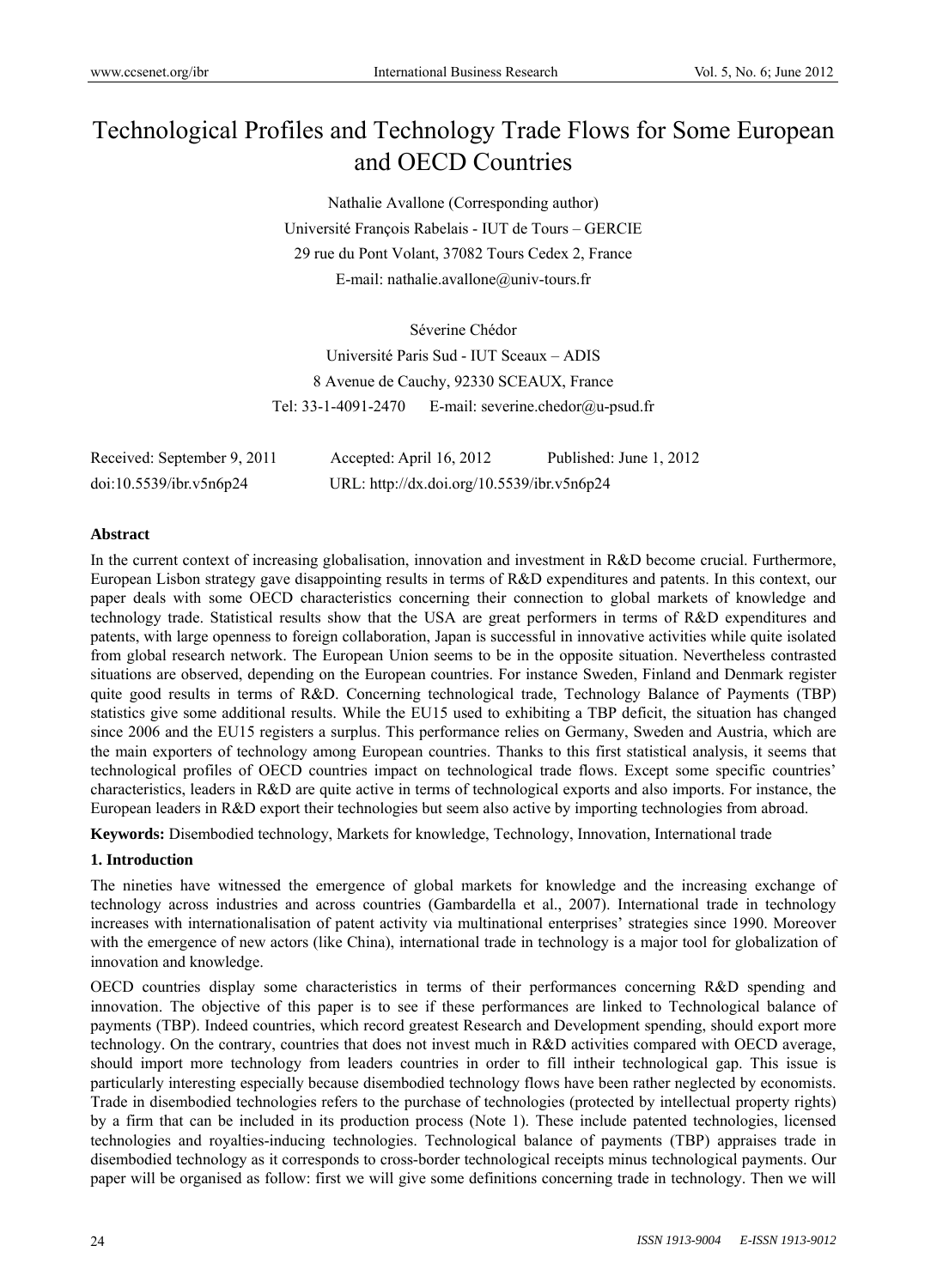present technological profiles of main OECD countries. In a third section, technology balance of payments data will be analysed.

# **2. Trade in Technology: Some Definitions**

The aim of this section is to explain what we mean by international trade in technology. In particular we will first stress the difference between *international transfers* and *technology spillovers*, and then we will define what we mean by disembodied technology.

Following Maskus (2003, p. 14), it is possible to define a technology, as the information needed "to achieve a certain production outcome from a particular means of combining or processing selected inputs". Technology diffusion may rely on transfers or spillovers (Shih & Chang, 2008; Keller, 2004). *Technology transfers* refer to any process by which one party gains access to a second party's information, and successfully learns and absorbs it into his production function. Taschler and Chappelow (1999, p.30) define technology transfer as "the managed, interpersonal, and systematic process of passing control of a technology from one party to its adoption by another party as evidenced by a strong emotional and financial commitment to sustained, routine use". Consequently, "technology transfer occurs between willing partners in voluntary transactions" (Maskus, 2003, p. 14-15). On the contrary, *technology spillovers* are "defined as technological knowledge being learned and absorbed into competition in such a way that the benefits do not fully accrue to the original owner of the technology" (Shih and Chang, 2008, p. 2). Technology or knowledge spillovers come from the fact that "technological investments frequently create benefits to individuals other than the inventor" (Keller, 2004, p. 753.) that is to say it generates positive externalities. (Note 2)

More and more technology transfers occur at international level mainly because multinational enterprises (MNEs) are performing abroad a growing share of their R&D (UNCTAD, 2005, p. 121). It is then important to distinguish two types of international transfer of technology: Firstly the market-mediated international transfer of technology (through licensing, R&D contracting and company sell-offs and cooperation in R&D) and secondly the intra-group transfer of technology. On the one hand, a market-mediated mechanism means that some form of formal transaction underlies the technology movement (Maskus, 2003) (Note 3). On the other hand, intra-group transfer of technology consists in exchange of technology between parent company and affiliates.

A common classification of technology relies on the distinction between embodied and disembodied technology. *Embodied technology* refers to "new technology (...) embodied in an asset (...) such as new personnel or (parts of) other firms or equipment" (Cassiman & Veugelers, 2000, p. 1-3). In other words, "Technology can be embodied in intermediate inputs, capital goods, or people" (Mendi, 2007, p. 121). On the contrary *disembodiedtechnology* refers to codified technology (in the form of formulas, blueprints, drawings, patent applications, and so on) or as uncodified form (in the sense of requiring implicit know-how from personnel know-how) (Maskus E. Keith, 2003, p. 14; Shih & Chang, 2008, p. 2-3.).

On the basis of previous definitions, three ways of transferring disembodied technology internationally can be identified.

*Licensing:* It "involves the purchase of production or distribution rights (protected by some intellectual property right) and the technical information and know-how required to make effective the exercise of those rights". License contracts can "cover a variety of transactions, including technical assistance, codified knowledge, know-how, establishment of turnkey operations, and intellectual property rights. Licenses may be offered for a fixed fee, a franchise fee, a royalty schedule (e.g., sliding share of sales), or a share of profits. They may offer rights to produce for, or distribute to, a limited geographical territory for a given period of time. The terms of a license contract may involve performance requirements of the licensee, such as non-disclosure mandates, "no-compete" clauses for personnel, and grant-back provisions on adaptive innovations" (Maskus E. Keith, 2003, p. 15 and p. 26).

*Collaboration* "International collaboration is also a means of disembodied technology transfer. It consists in partnership among researchers that can "take place either within a multinational corporation (providing research facilities in several countries) or through a research joint venture (JV) among several firms or institutions (collaboration between universities or public research organisations)." (Note 4)

Another significant channel of international technology and knowledge transfer is *"cross-border movement of technical and managerial personnel"*. Indeed, many technologies cannot be effectively or affordably transferred without the complementary services and know-how of engineers and technicians that must be on-site for some period of time.

Thus a firm can obtain new disembodied technology through a licensing agreement or by outsourcing the technology development from an R&D contractor or consulting agency (Cassiman & Veugelers, 2000, p. 3). In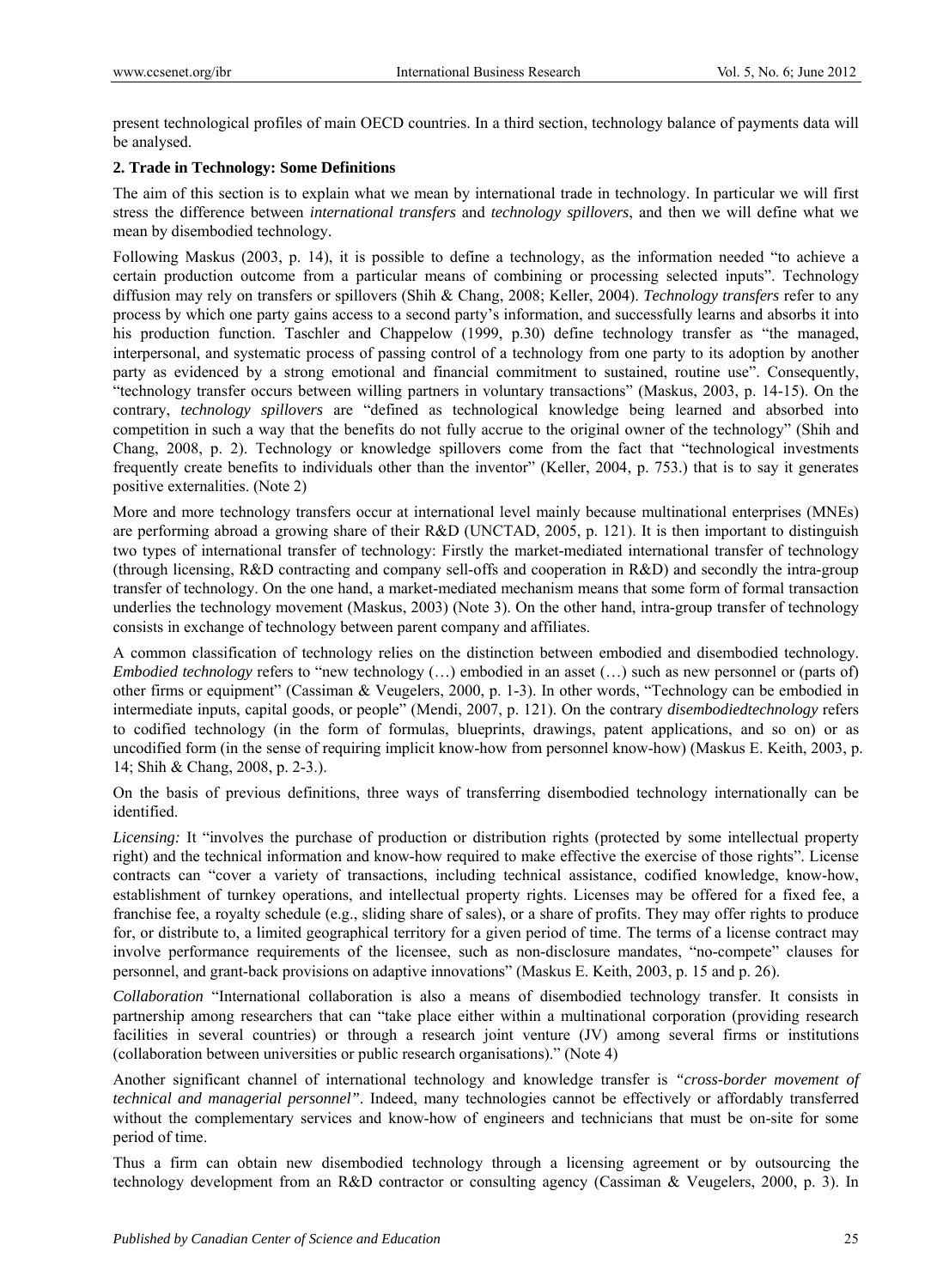other words technical services and assistance provided by skilled employees who hold know-how necessary for a successful transfer of technology can be considered as disembodied flows of technology and knowledge (Note 5).

# **3. Technological Profiles of Countries**

International diffusion of technology has been very often studied through international trade in embodied technology and spillovers. Economists have neglected the technology exchangesthat involve a transfer (as seen previously). In the meantime, we are witnessing the emergence of global markets for knowledge. For instance in this following table, we can notice that international trade of technology keeps increasing during the last decade. In most countries, the growth rate of international flows of technology is greater than annual growth rate for each country. This shows clearly that countries are increasingly interdependent even in exchanges of knowledge.

## Insert Figure 1 Here

Due to this context of increasing international trade of technology and knowledge, it seems interesting to consider the technological profiles of OECD and European countries.

To build this technological profile, we examineGross Domestic Expenditure on R&D (GERD), expenditure on R&D in the business enterprise sector (BERD), triadic patents and patents with foreign co-inventors (Table 1). Unfortunately most of the time, it is not possible to present figures for the European Union as a whole because some countries do not communicate detailed data on these subjects. Despite those difficulties, OECD data allow to depict some particularities.

We can notice in Table 1 several things. First, R&D expenditures as percentage of GDP of the European Union lag behind Japan, the United States and OECD countries with the exception of Sweden and Finland. Second, innovative performances, measured by the share of countries in patent triadic families, seem to be a little bit smaller for the EU. Nonetheless co-inventions are particularly superior. To sum up, the USA are great performers in terms of R&D expenditures and patents, with large openness to foreign collaboration. Japan is successful in innovative activities while quite isolated from global research network. The European Union seems to be in the opposite situation. Finland, Sweden and also Denmark register quite good results in terms of R&D and appear opened to collaboration with foreigners.

Table 1 sums up these main profiles.

Insert Table 1 Here

Table 1 shows different interesting characteristics of OECD countries'technological profile. Does this technological profile impact directly on trade in technology of a country? Next section will analyse the links between technological profiles and countries' ability to export their technology, or their ability to use imported technology to introduce new products. Indeed, more than two-thirds of product innovators in New Zealand and the United States are not engaged in R&D as well as more than 90% in Chile and Brazil (OECD, 2011) (Note 6). It could let us think that these countries import disembodied technologies.

#### **4. The Technology Balance of Payments**

We have seen previously that innovative activities of European countries are characterised by their great openness to foreign collaboration. In this section, we will examine the technology balance of payments data to show the features of European countries compared with main OECD countries relating to trade in technology.

#### *4.1 Presentation of the Technology Balance of Payment Data*

According to Mendy (2007), Technology Balance of Payments (TBP) "constitutes the only internationally comparable database on trade in disembodied technology" and their aim is "to provide an accurate measure of trade in technology, removing items without technological content". The OECD includes the following items in the TBP statistics: patents (purchases and sales); licenses for patents; know-how (unpatented knowledge); models and designs; trademarks (including franchising); technical services; finance of industrial R&D outside national territory. The OECD explicitly excludes from TBP: commercial, financial, managerial and legal assistance; advertising, insurance, transport; films, recordings, and material covered by copyright; design; software.

Technology receipts minus technology payments give the TBP. "*Technology receipts* depend on a country's R&D effort and also correspond to foreign sales of the marketable results of that effort". "Over 60% of such technology transfers in the major countries are between parent companies and affiliates". "*Technology payments* correspond to knowledge that is immediately useable by country's productive system as a technology input" (OECD, 2005; OECD, 2006).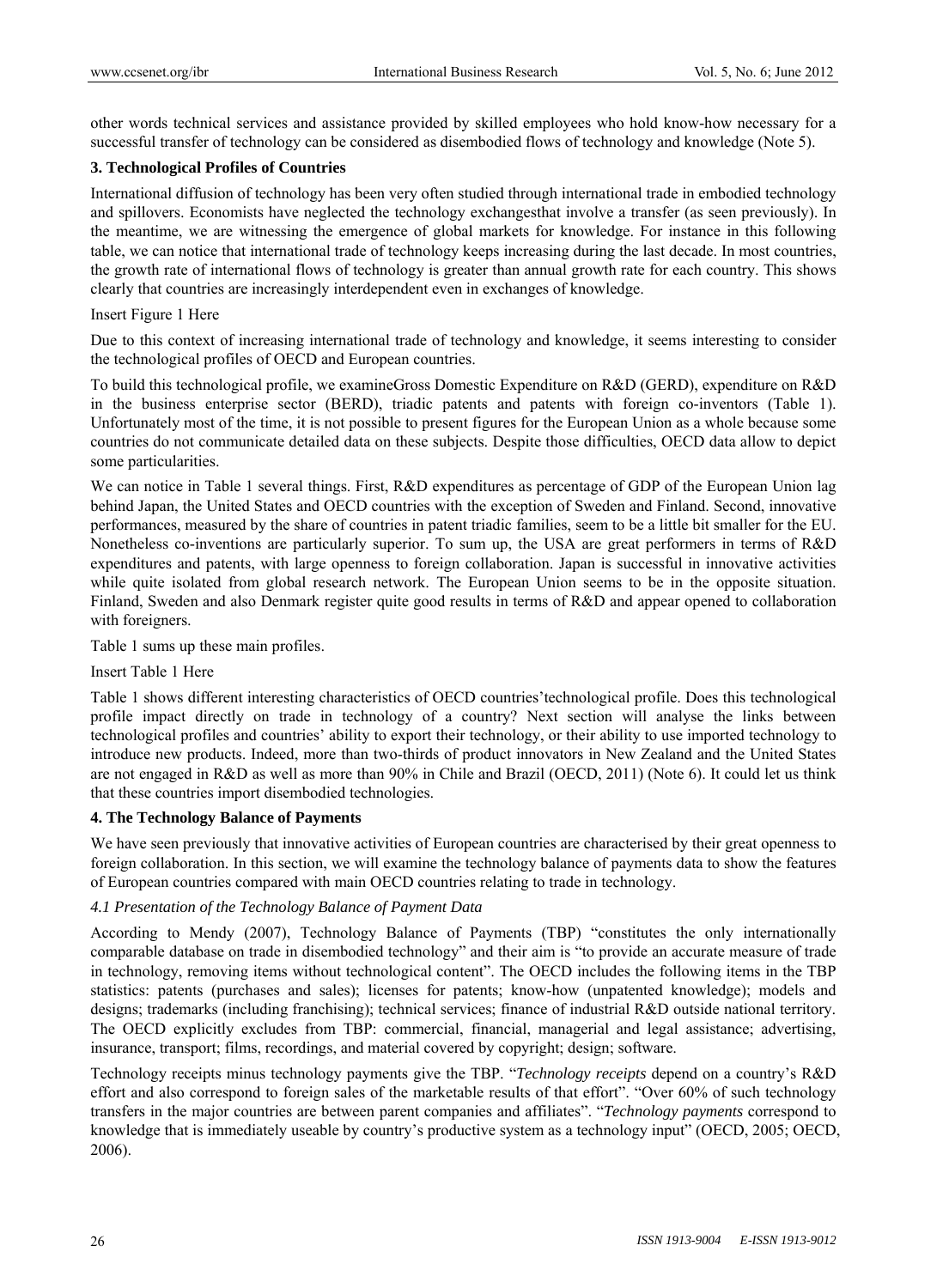As an indicator, "the technology balance of payments reflects a country's ability to sell its disembodied technology abroad and the extent to which it makes use of foreign technologies". Nonetheless, "the deficits / surpluses need to be carefully interpreted since they can reflect a wide range of factors including a country's degree of technological autonomy: its ability / inability to assimilate foreign technologies or its high / low levels of technology imports / exports". Ultimately, a country's technological development can "reflect the choice between domestic production of technology / inventions (via a high national R&D effort) or foreign absorption (via the acquisition of foreign technologies and the payment of licensing fees and royalties)." (Denis C. et al., 2006). Consequently a growing deficit does not necessarily indicate low competitiveness in technology. Finally, since most transactions correspond to operations between parent companies and affiliates, the valuation of the technology transfer may be distorted (Note 7). "Therefore, additional qualitative and quantitative information are needed to analyze correctly a country's deficit or surplus position" (OECD, 2006) as usual when considering balance of payments statistics.

The examination of the technological balance of payments of the US, Japan from 1993 to 2009 (Note 8) reveals that they have been constantly technology net exporters to the rest of the world. On the contrary the EU15's overall technological balance of payments used to be in persistent deficit since 1993. Nevertheless the situation changed, as Figure 2 shows it, and in 2006 the EU exhibited a surplus. This relies certainly on the performance of Northern European countries. Indeed Finland and Sweden increased highly their R&D spending as percentage of GDP and overtook Japan during the nineties.

# Insert Figure 2 Here

#### Insert Table 2 Here

Table 2 presents TBP data for selected countries. Because of data non-availability, we do not have figures for the European Union as a whole. Moreover for some countries data are quite old (France for instance). In decreasing order the countries that record greatest surpluses are: the US, Japan, the UK, Germany, Sweden and Austria. The European countries exhibit contrasted situations but the ranking of European countries is not surprising as it fits in with GERD and BERD levels with the exception of the United Kingdom.

MNEs account for the greater part of international technology flows. Koopmann et al. (1999, p. 273) underline for example that "German companies with foreign subsidiaries in 1997 covered about three quarters of total receipts in manufacturing industry while nearly half of the corresponding payments were met by foreign controlled firms in Germany. In electronics the dominance of multinational corporations was almost complete". Nonetheless OECD data do not allow distinguishing between arm's-length and intra-group transfers of technology.

#### *4.2 Geographical Patterns of Technology Payments*

The geographical patterns of technology balance of payments are interesting (Table 3). Concerning the first group of European countries, we can notice that they always register positive balance of payments, which means they export technology. Among countries that display greatest surpluses, the United-States collect more technological receipts from all countries with the exception of France in 2008. It is not possible to exploit Japanese and UK data because the geographical break down is not available for these countries.

Among European countries, Germany, Sweden and Austria are the main exporters of technology. Germany has a deficit with European Union (EU27) as a whole and the US. Sweden on the contrary displays a surplus with the EU27 but a deficit with the US. Austria has surpluses both with the EU27 and the US. Sweden and Germany are the best European performers in Asia. While Sweden exports more technology to non-OECD countries, Germany exports to Japan and Korea.

The second group of countries register more contrasted results. Indeed, for instance France registers a positive balance while it is not the case for Belgium from the  $2<sup>nd</sup>$  group. Belgium shows a surplus with Ireland. (Ireland exhibits its greatest shortages with the US and OECD countries whereas it presents surpluses with European Union countries).

Portugal has an interesting characteristic as it collects great amount of technology receipts from Africa and the world while it is in deficit with European and OECD countries. It seems that trade of technology is influenced by historical and cultural links just like trade flows.

To sum up, technological trade balance results by group of countries seem to indicate some interesting correlations between the TBP and R&D spending. As we have just noticed it, surpluses or deficits can vary from a partner country to the other one. So, a country that invests heavily in R&D does not export systematically to all its partners. Similarly a country, which does not invest much in R&D, does not systematically import technology from all countries. To better understand what explains these results, it could be interesting to deepen the analysis by studying more exactly the correlations between exports and imports on the one hand and spending in R&D on the other hand.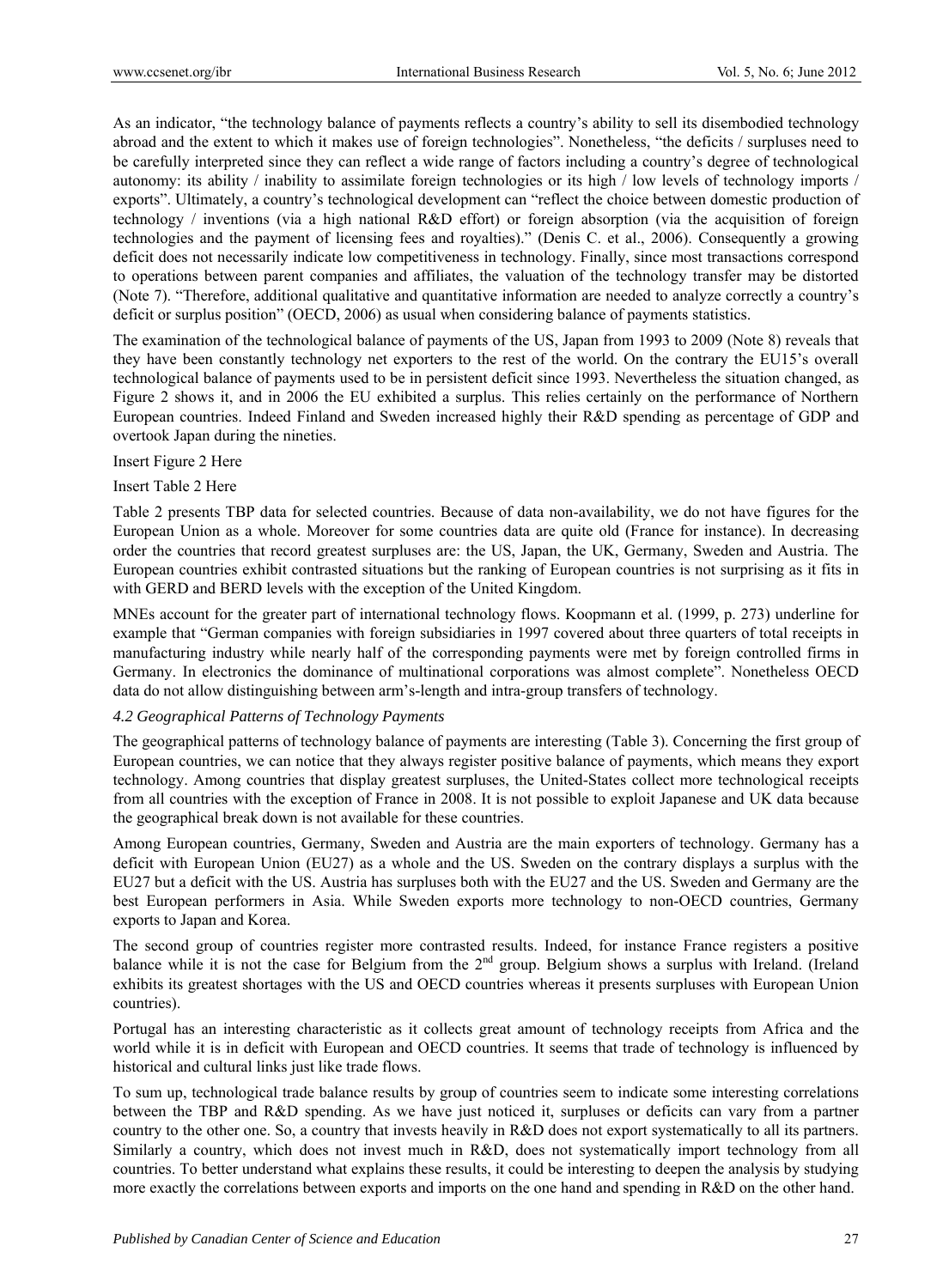## Insert Table 3 Here

*4.3 Links between OECD Countries Technological Profiles and Trade in Technology* 

#### Insert Figure 3 Here

Figure 3 clearly shows a positive correlation between R&D spending and exports of technology. Thus, the more a country invests in R&D, the more it exports technology. Nonetheless it is also noteworthy that the more a country invests in R&D the more it imports technology, with the exception of Ireland.

#### Insert Figure 4 Here

Figure 4 displays GERD, exports and imports of technology in percentage of the GDP. The aim is to reduce the country size effect. The figure allows us to find the three main categories of countries previously identified. European leaders such as Sweden, Finland, Denmark, are on the one hand among the most dynamic in terms of R&D and on the other hand also among the most important exporters of technology. Germany, and smaller countries like Austria, Belgium and the Netherlands (naturally more opened in terms of trade contrary to bigger countries), which record less good results in terms of R&D export also technology. On the contrary Japan, Korea and Chinese Taipei (Taiwan), export and import few technology while they are leaders in R&D. The United States also exhibits weak export and import ratios as percentage of GDP. This is quite logical and due to the size effect. It would be very instructive if we could obtain more data disaggregated by sector and by countries to better identify the determinants of such exchanges. Unfortunately, this type of data is not available.

For countries that import more technology than they export, we can note that most of the time, those countries register less spending in R&D (Italy, Poland and Hungary) with the exception of Switzerland and Singapore (see Table 4). Maybe, those countries import more to make up the weakness of their R&D spending.

Concerning atypical cases as Singapore and Ireland, Table 4 highlights their specific features. Indeed, these countries display strong export and import of technology ratios as percentage of GDP. It could reflect their strong openness to FDI. Maybe, FDI and more precisely MNF can be the source of these possible numerous technology exchanges. These MNCs are operating in Ireland or Singapore and can generate large flows of technology.

## Insert Table 4 Here

Thesefirst statistical resultsallow us to realizethat there is probablya linkbetweentechnological profileand exchange in technology. However, ascan be seenfor example for Finland, Sweden and Denmark, those countries which are heavily involvedin R&D, are certainly concerned by an international division of labour within the global market knowledge within Europe. These countries are indeed both exporters and importers. Also, several tracks seem to emerge. What about these results at the sector level? Differences will certainly be noted. What are the determinants for these exchanges?

#### **5. Conclusion**

Several facts confirm the growing international trade in technology. Indeed firms are not only developing innovations internationally, they are also exploiting their innovations on world markets by licensing their technologies or by selling their innovations to foreign purchasers (Gassler & Nones, 2008). The balance of payments statistics reflect this tendency as the volume of transactions is increasing.

From a statistical point of view, it is not easy to highlight some European specificity because data for European Union as a whole are missing. Nonetheless thanks to the OECD data, it is possible to depict some particularities.

Considering the traditional input / output analysis of innovative activities, we notice first that GERD and BERD of the European Union lag behind those of Japan, the United States and OECD countries with the exception of Sweden and Finland. Second innovative performances as measured by patent triadic families seem to be a little bit smaller for EU. However innovative activities in Europe are more internationalised as co-inventions are particularly superior.

Technology balance of payments data allows us to expose some additional results. We notice that countries for which GERD as percentage of GDP are particularly high, always register positive balance of payments, which means they export technology. But one interesting result of this paper is that leaders countries in terms of R&D spending both export and import more technology than the countries that do not invest much in R&D.

To conclude, it is important to notice, that data are missing despite the efforts made by the OECD to collect data on trade in disembodied technology. For instance disaggregated data into affiliated and unaffiliated disembodied transfers of technology are really difficult to obtain. Yet more empirical studies at the firm level would be necessary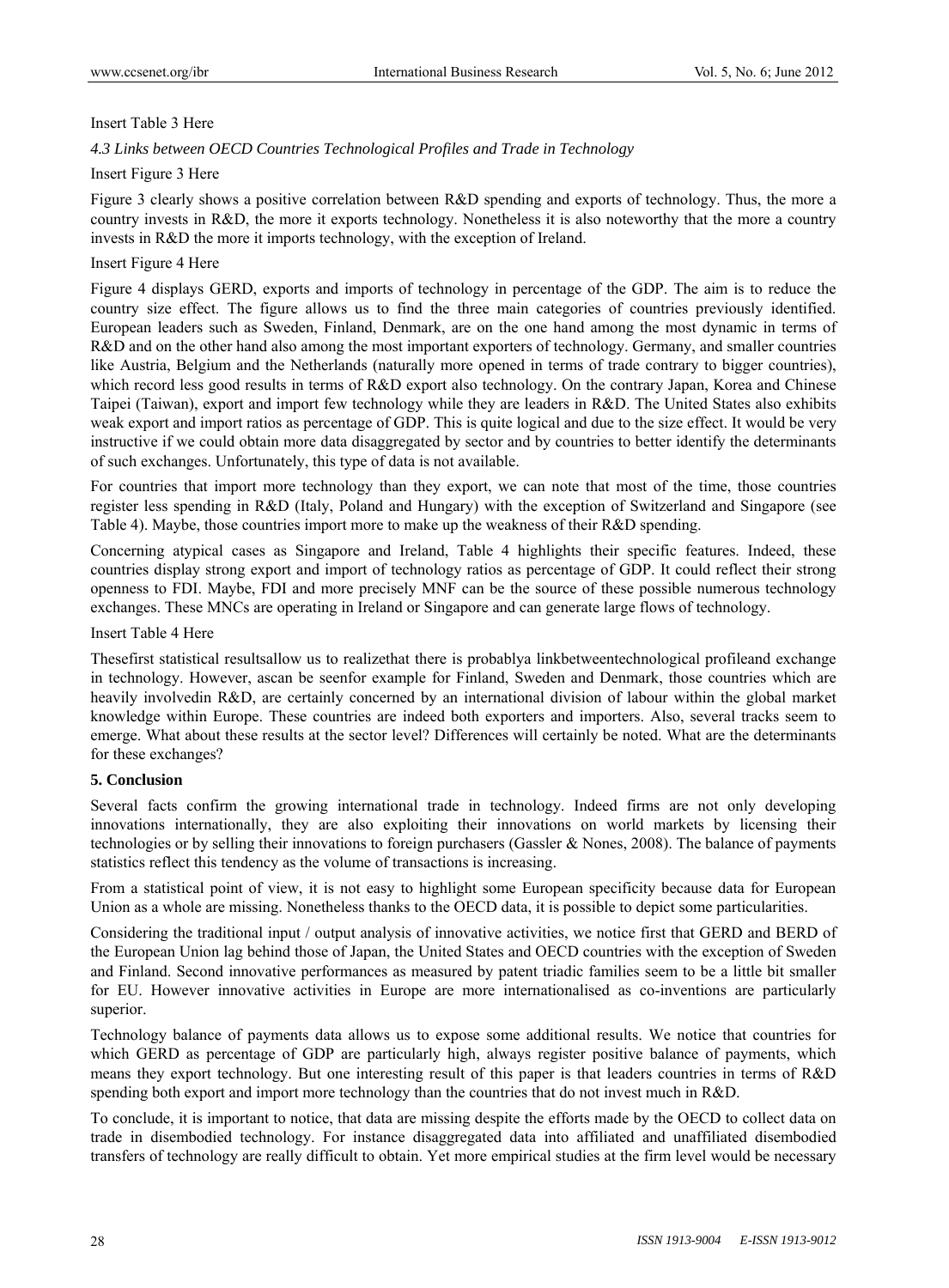to better understand the specificities of respectively arm's-length and intra-group transfers of technology. For instance, we could maybe better analysis Singapore and Ireland cases.

Furthermore, some characteristics seem to emerge to explain technological trade. It would be very interesting to deepen the analysis by examining the determinants of international technology trade in order to highlight their specificities.

#### **References**

Cassiman, B., & Veugelers, R. (2000). External Technology Sources: Embodied or Disembodied Technology Acquisition. *Working Paper,* 22.

Chang, C., & Robin, S. (2006). Doing R&D and/or Importing Technologies: The Critical Importance of Firm Size in Taiwan's Manufacturing Industries. *Review of Industrial Organization, 29*, 253-278. http://dx.doi.org/10.1007/s11151-006-9114-8

Denis, C., Kieran, M. M., & Werner, R. (2006). Globalisation: Trends, Issues and Macro Implications for the EU. *Directorate-General for Economic and Financial Affairs*, N 254 July.

Gambardella, A., & Giuri, P. (2007). The market for patents in Europe. *Research Policy, 36*, 1163-1183. http://dx.doi.org/10.1016/j.respol.2007.07.006

Gassler, H., & Nones, B. (2008). Internationalisation of R&D and embeddedness: the case of Austria. *Journal of Technology Transfer, 33*, 407-421. http://dx.doi.org/10.1007/s10961-007-9048-9

Keller, W. (2004). International technology diffusion. *Journal of Economic literature, XLII*(September), 752-782. http://dx.doi.org/10.1257/0022051042177685

Koopmann, G., & Munnich, F. (1999). National and International Developments in Technology Trends, Patterns and Implications for Policy. *INTERECONOMICS*, November/December, 267-278. http://dx.doi.org/10.1007/BF02929893

Lee. (2006). The effectiveness of international knowledge spillover channels. *European Economic Review, 50*, 2075-2088.

Maskus. (2003). Capacity Building Project on Intellectual Property Rights and Sustainable Development. *UNCTAD / ICTSD*, December, p. 56.

Mendi, P. (2007). Trade in disembodied technology and total factor productivity in OECD countries. *Research Policy, 36*, 121-133. http://dx.doi.org/10.1016/j.respol.2006.09.028

Mucchielli, J-L., Avallone, N., & Chédor, S. (2009). Global trade in knowledge: a survey of the literature. OECD, DSTI/IND/WPGI/ (2009)6, Working party on globalisation of industry, October 2009.

OECD. (2005). *Handbook of economic globalization indicators*. ISBN 92-64-10808-4 OECD 2005, p.230.

OECD. (2006). *Science, Technology and Industry Outlook*. ISBN 92-64-02848-X OECD 2006, p.130.

OECD. (2008). *Science, Technology and Industry Outlook*. Highlights, p.9.

OECD. (2010). *Measuring innovation: a new perspective*.

OECD. (2011). *Science, Technology and Industry Scoreboard 2011: Highlights*. p.15.

Shih, & Chang. (2008). International diffusion of embodied and disembodied technology: A network analysis approach. *Technol. Forecast. Soc. Change*.

Taschler, & Chappelow. (1999). Intra-Company Technology Transfer in a Multinational Industrial Firm. *Journal of Technology Transfer, 22*(1), 29-34.

UNCTAD. (2005). World Investment Report - Transnational Corporations and the Internationalization of R&D, United Nations New York and Geneva, p.328.

### **Notes**

Note 1. For a definition of disembodied technology see Chang & Lee, 2006.

Note 2. According to Shih and Chang (2008), technology spreads internationally through two distinct kinds of spillovers: passive and active technology spillovers. *Passive technology spillovers* consist in the "implicit usage of the technological knowledge embodied in foreign intermediate goods for final-output production". A*ctive technology spillovers* are based on the "direct international learning or purchasing foreign technological knowledge involves the explicit usage of disembodied knowledge". On the contrary in this paper we will speak of *spillovers* to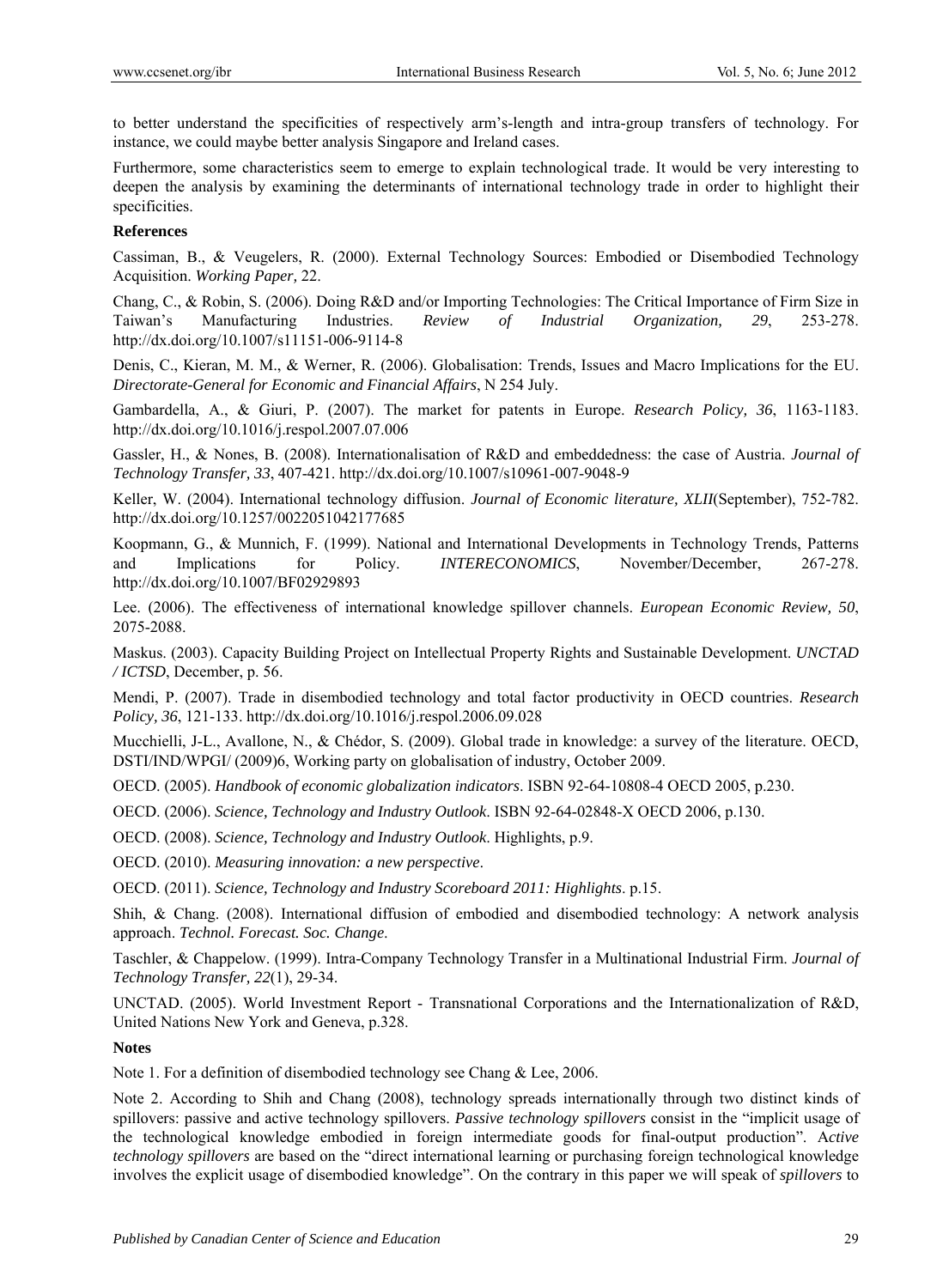designate international diffusion of technology, which relies on externalities, and *transfers* of technology and knowledge will refer to the purchase of disembodied technology.

Note 3. According to Maskus (2003) p. 15, international technology transfers can flow through market and non-market mechanisms or otherwise by "formal" and "informal" channels. The "market channels of international technology transfers include: trade in goods and services, foreign direct investment, licensing, joint ventures, cross-border movement of personnel" The Non-market channels or "informal" channels through which knowledge and technology may flow are: "a) Imitation b) Departure of employees c) Data in patent applications and test data d) Temporary migration."

Note 4. OECD (2008), Compendium of patent statistics, p. 30.

Note 5. On the contrary hiring directly a new skilled employee is considered as an embodied flow of knowledge.

Note 6. Science, Technology and Industry Scoreboard 2011, Highlights, p. 12.

Note 7. For a discussion about TBP' limitations see: Mucchielli J-L., N. Avallone and S. Chédor (2009), "Global trade in knowledge, a survey of the literature", OECD, DSTI/IND/WPGI/ (2009)6, Working party on globalisation of industry, October 2009.

Note 8. Denis C., K. Mc Morrow and W. Röger (2006) present data from 1993 to 2003.

| Groups of European<br>Countries <sup>*</sup>                                                                            | Countries       | RD expenditure<br>(GERD) | Business expenditure of<br>RD (BERD)                                                                                                   | Triadic patents per<br>million population | Patents with<br>foreign |  |
|-------------------------------------------------------------------------------------------------------------------------|-----------------|--------------------------|----------------------------------------------------------------------------------------------------------------------------------------|-------------------------------------------|-------------------------|--|
|                                                                                                                         |                 | $(\%$ of GDP)            | $(\%$ of GDP)                                                                                                                          |                                           | Co-inventors            |  |
|                                                                                                                         | Japan           | 3,42                     | 2,69                                                                                                                                   |                                           |                         |  |
|                                                                                                                         | <b>USA</b>      | 2,77                     | 2,01                                                                                                                                   |                                           |                         |  |
| 1st                                                                                                                     | Sweden          | 3,75                     | 2,78                                                                                                                                   |                                           |                         |  |
| 1st                                                                                                                     | Finland         | 3.49                     | 2.77                                                                                                                                   |                                           |                         |  |
| 1st                                                                                                                     | Denmark         | 2.72                     | 1.91                                                                                                                                   |                                           |                         |  |
| 1st                                                                                                                     | Austria         | 2.67                     | 1.89                                                                                                                                   |                                           |                         |  |
| 1st                                                                                                                     | Germany         | 2,64                     | 1.85                                                                                                                                   |                                           |                         |  |
| 2nd                                                                                                                     | France          | $\overline{2}$           | 1.27                                                                                                                                   |                                           |                         |  |
| 2nd                                                                                                                     | Belgium         | 1.92                     | 1.32                                                                                                                                   |                                           |                         |  |
| 2nd                                                                                                                     | <b>UK</b>       | 1.88                     | 1.10                                                                                                                                   |                                           |                         |  |
| 3rd                                                                                                                     | Netherlands     | 1.75                     | 0.89                                                                                                                                   |                                           |                         |  |
| 3rd                                                                                                                     | Slovenia        | 1.66                     | 1.63                                                                                                                                   |                                           |                         |  |
| 3rd                                                                                                                     | Luxembourg      | 1.62                     | 1.32                                                                                                                                   |                                           |                         |  |
| 3rd                                                                                                                     | Portugal        | 1.51                     | 0.76                                                                                                                                   |                                           |                         |  |
| 3rd                                                                                                                     | Czech Republic  | 1.47                     | 0,91                                                                                                                                   |                                           |                         |  |
| 3rd                                                                                                                     | Ireland         | 1.43                     | 0.93                                                                                                                                   |                                           |                         |  |
| 3rd                                                                                                                     | Spain           | 1.35                     | 0.74                                                                                                                                   |                                           |                         |  |
| 3rd                                                                                                                     | Italy           | 1.18                     | 0.60                                                                                                                                   |                                           |                         |  |
| 3rd                                                                                                                     | Hungary         | $\mathbf{1}$             | 0.53                                                                                                                                   |                                           |                         |  |
| 3rd                                                                                                                     | Poland          | 0.61                     | 0.19                                                                                                                                   |                                           |                         |  |
| 3rd                                                                                                                     | Greece          | 0.58                     | 0.1                                                                                                                                    |                                           |                         |  |
| 3rd                                                                                                                     | Slovak Republic | 0.47                     | 0.2                                                                                                                                    |                                           |                         |  |
|                                                                                                                         | <b>EU 27</b>    | 1,81                     | 1,13                                                                                                                                   |                                           | 10,82                   |  |
|                                                                                                                         | <b>OECD</b>     | 2.33                     | 1.63                                                                                                                                   |                                           | 7,70                    |  |
|                                                                                                                         |                 |                          | Interpretation: White colour means that observed country's performances are inferior to OECD average but superior to the EU27 average. |                                           |                         |  |
| Grey colour indicates that performance of the observed country is inferior to EU27 average. < Inferior to EU27 average. |                 |                          |                                                                                                                                        |                                           |                         |  |

Table 1. Science and innovation profile of the main OECD countries, 2008

*Source:* OECD SCIENCE, TECHNOLOGY AND INDUSTRY OUTLOOK 2008. NB: S&E: Science and engineering. *Note:* \* The ranking is based on GERD as % of GDP.

Bright colour indicates that performance in the observed country is superior to the one observed in OECD. > Superior to OECD average.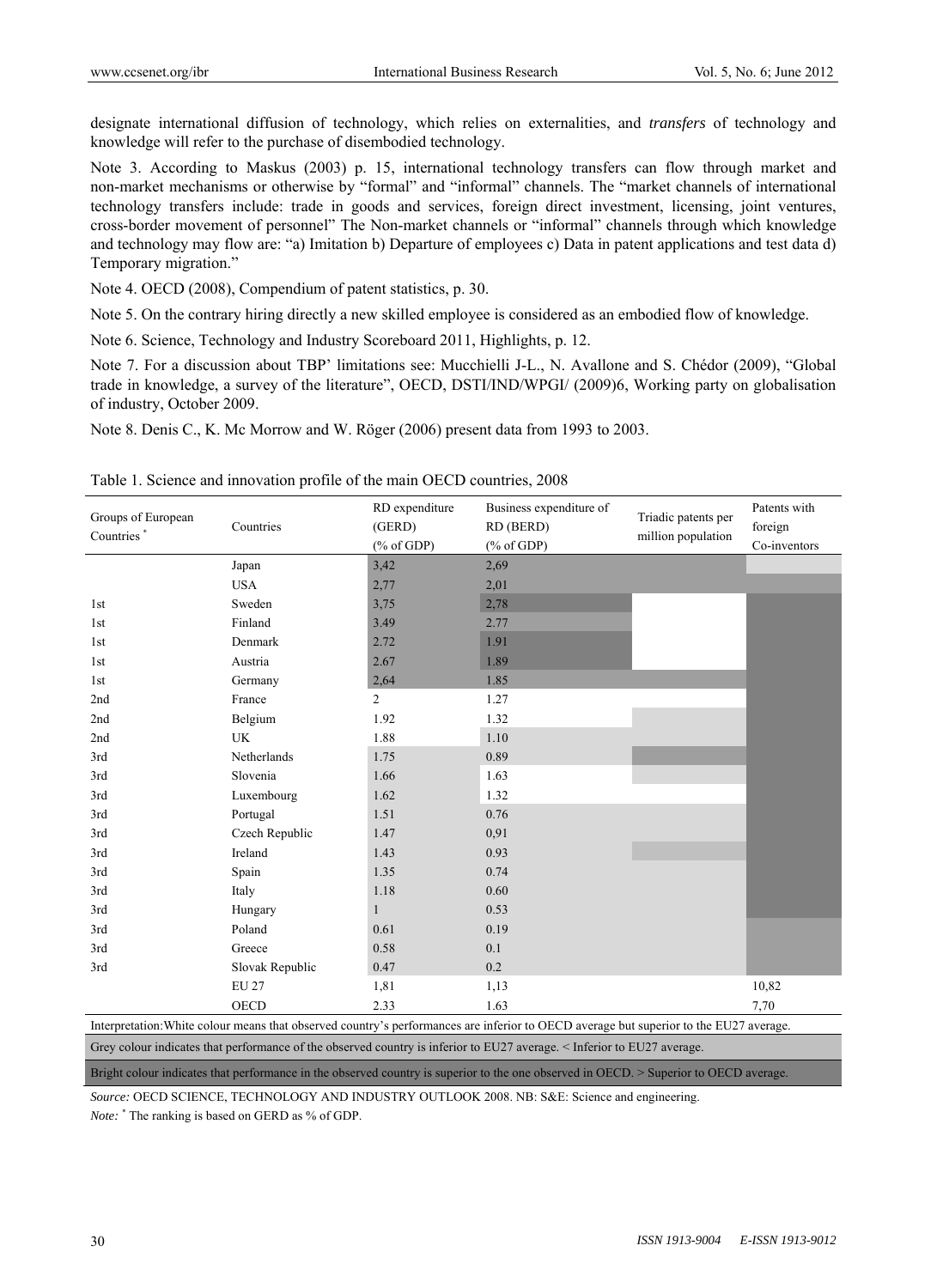| Country / Area               | Surplus $(+)$ / Deficit $(-)$ |
|------------------------------|-------------------------------|
| United States <sup>1</sup>   | 44 182                        |
| $\mathrm{Japan}^2$           | 10 988                        |
| <b>United Kingdom</b>        | 9993                          |
| Germany                      | 6 1 6 0                       |
| <b>Sweden</b>                | 3797                          |
| Austria                      | 2181                          |
| France <sup>3</sup>          | 1732                          |
| <b>Finland</b>               | 852                           |
| Italia                       | 374                           |
| <b>Czech Republic</b>        | 102                           |
| Portugal                     | 66                            |
| Slovak Republic <sup>4</sup> | $-214$                        |
| Greece                       | $-392$                        |
| <b>Ireland</b>               | $-470$                        |
| <b>Hungary</b>               | $-690$                        |
| Poland                       | $-1254$                       |
| <b>Belgium</b>               | $-1801$                       |

# Table 2. Technology balance of payments for selected countries, 2008, Million of Euros

*Source:* Main Science and Technology indicators, 2010, OECD.

*Note*:<sup>1</sup> Royalties and licence fees, <sup>2</sup> 2007, <sup>3</sup> 2003, <sup>4</sup> 2005.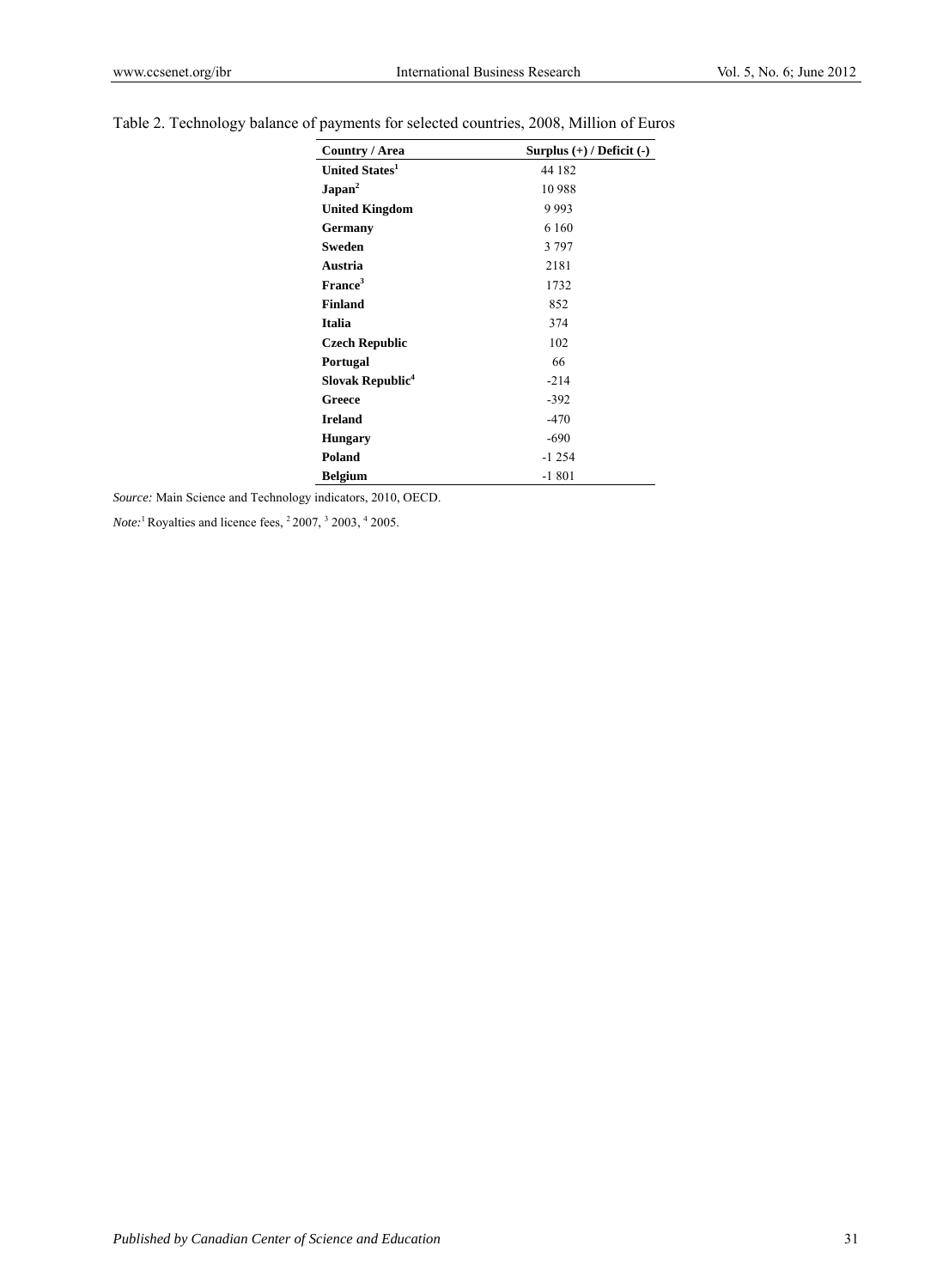| <b>Groups of European</b> |                    |                             | $\mathbf{1}^{\text{st}}$ | 1 <sup>st</sup> | 1 <sup>st</sup> |        |                |                           |        |                         |        |                |                |                |
|---------------------------|--------------------|-----------------------------|--------------------------|-----------------|-----------------|--------|----------------|---------------------------|--------|-------------------------|--------|----------------|----------------|----------------|
| countries                 |                    |                             |                          |                 |                 | 2d     | 2d             | 3d                        | 3d     | 3d                      | 3d     | 3d             | 3d             | 3d             |
| Partner zone or           |                    |                             |                          |                 |                 |        |                |                           | Czech  |                         |        |                | <b>Slovak</b>  | <b>Ireland</b> |
| country                   | Japan              | $\mathbf{USA}^{\mathsf{b}}$ |                          | Sweden Austria  | Germany         | France | <b>Belgium</b> | <b>Italy</b> <sup>a</sup> | Rep.   | Portugal                |        | Greece Hungary | Republic       |                |
| <b>AFRICA</b>             |                    |                             | 662                      |                 | 511             |        |                |                           |        | 173                     |        |                |                | 496            |
| Austria                   |                    |                             |                          |                 | $-794$          |        |                |                           |        | $\overline{4}$          |        |                | $-29$          |                |
| Belgium-Luxembourg        |                    |                             | 225                      |                 |                 |        | $-140^\circ$   | 264                       | 15     | 5                       |        | 180            | 5              | 752            |
| Canada                    |                    | 3 5 5 7                     |                          |                 |                 | 61     |                |                           |        |                         |        |                |                |                |
| China                     |                    |                             | 342                      | 149             | 647             |        |                | 42                        |        |                         |        |                |                |                |
| Czech Republic            |                    |                             |                          |                 |                 |        |                |                           |        |                         |        |                | $-108$         |                |
| Denmark                   |                    |                             |                          |                 |                 |        |                | $-23$                     |        | $\,$ 8 $\,$             |        |                |                |                |
| <b>EUROPEAN UNION</b>     | 1527               | 20 501                      | 787                      | 835             | -399            | 218    | $-653$         | $-162$                    | $-97$  | $-115$                  | $-355$ | $-49$          | $-112$         | 8194           |
| $(27)^{S}$                |                    |                             |                          |                 |                 |        |                |                           |        |                         |        |                |                |                |
| Finland                   |                    |                             |                          |                 |                 |        |                |                           | 11     |                         |        |                |                |                |
| France                    |                    | $-345$                      | 1018                     |                 | $-369$          |        | $-143$         | $-320$                    | $-103$ | $\overline{4}$          | $-23$  | 37             | $-7$           | 2215           |
| Germany                   |                    | 3 4 1 3                     | $-292$                   | 721             |                 |        | $-146$         | 163                       | $-49$  | $-59$                   | $-46$  | $-369$         | $-52$          |                |
| Greece                    |                    |                             |                          |                 |                 |        |                |                           |        |                         |        |                |                |                |
| Hungary                   |                    |                             |                          |                 | 429             |        |                |                           | 14     | $-14$                   |        |                | $-6$           |                |
| Ireland                   |                    |                             |                          |                 | $-974$          | 78     | 130            | $-26$                     |        | $-38$                   |        |                |                |                |
| Israel                    |                    |                             |                          |                 |                 |        |                |                           |        |                         |        |                |                | 159            |
| Italy                     |                    |                             |                          |                 |                 | 97     | $-183$         |                           |        | 15                      | $-37$  |                |                | $-32$          |
| Japan                     |                    |                             |                          |                 | 1017            | 255    | $-138$         |                           | $-84$  |                         |        | 85             |                |                |
| Korea                     |                    | 2 1 5 5                     |                          |                 | 304             |        |                |                           |        |                         |        | $-83$          |                |                |
| Mexico                    |                    |                             |                          |                 | 487             |        |                |                           |        |                         |        |                |                |                |
| Netherlands               |                    |                             |                          |                 |                 | 54     | $-222$         | 48                        | 39     | 21                      | $-78$  |                | $-9$           | 1390           |
| <b>MIDDLE EAST</b>        | 198                |                             | 1 0 2 2                  | 198             | 363             |        |                |                           |        | 6                       |        |                |                |                |
| <b>NON-OECD ASIA</b>      |                    | 5 7 3 0                     | 1838                     | 213             | 874             | 68     |                |                           | 12     | $-7$                    |        | 58             |                |                |
| Norway                    |                    |                             |                          |                 |                 |        |                |                           |        | $\overline{\mathbf{3}}$ |        |                |                | 415            |
| OECD (30)                 |                    |                             | 1 0 2 1                  | 1 1 6 5         | 2617            | 646    | $-2389$        |                           | $-123$ | $-115$                  | $-348$ | $-340$         |                | $-1194$        |
| Poland                    |                    |                             |                          | 128             |                 |        |                | 40                        | 10     |                         |        |                | $\overline{c}$ | 465            |
| Portugal                  |                    |                             |                          |                 |                 |        |                |                           |        |                         |        | 52             |                |                |
| Russia                    |                    |                             |                          | 147             | 377             |        |                |                           | 150    |                         |        |                |                |                |
| Singapore                 |                    | 2 1 1 1                     |                          |                 |                 |        |                |                           |        |                         |        |                |                |                |
| Slovak Rep.               |                    |                             |                          |                 |                 |        |                |                           | 61     |                         |        |                |                |                |
| <b>SOUTH AMERICA</b>      | 334                | 2336°                       |                          |                 | 1052            |        |                |                           |        |                         |        |                |                |                |
| Spain                     |                    |                             |                          |                 | 676             | 130    |                | 17                        |        | $-47$                   |        | 116            |                |                |
| Sweden                    |                    |                             |                          |                 |                 | $-348$ |                |                           |        | $-18$                   |        | 57             |                |                |
| Switzerland               |                    | 3 7 6 2                     | 709                      | 304             | 2118            | $-54$  | $-97$          | $-106$                    | 12     | $-19$                   |        |                |                | 850            |
| Turkey                    |                    |                             |                          |                 |                 |        |                |                           |        |                         | 21     |                |                | 192            |
| United Kingdom            |                    | 3927                        |                          | $-478$          | $-734$          | 127    | $-218$         | $-303$                    | $-50$  | $-5$                    | $-106$ |                | $-16$          |                |
| <b>United States</b>      | 3 517 <sup>d</sup> |                             | $-469$                   | 104             | $-1029$         |        | $-1049$        | $-24$                     | 47     | 15                      | $-51$  | $-277$         | 6              | $-11208$       |
| <b>WORLD</b>              | 10988              | 44 182                      | 3797                     | 2 1 8 1         | 6160            | 1732   | $-1801$        | 374                       | 102    | 66                      | $-392$ | $-690$         | $-214$         | $-470$         |

| Table 3. Technology balance of payments by main partner zone/country, 2008 <sup>*</sup> , million of EUR |  |  |
|----------------------------------------------------------------------------------------------------------|--|--|
|                                                                                                          |  |  |

*Note:* \* Except for Japan, Sweden: 2007, Slovak Republic: 2005, and France: 2003. \$ Europe for Japan, EU 25 for Sweden and the US. Data are not available for the UK and Finland.15 For France, Poland and Slovak Republic. <sup>a</sup> Figures for OECD (30) non available. <sup>b</sup> US Royalties and licence fees. <sup>c</sup> Luxembourg. <sup>d</sup> North America. <sup>e</sup> South and Central America.

|  |  |  |  | Table 4. Export, import and spending in R&D for Ireland and Singapore, 2009 <sup>*</sup> , in percentage of GDP |
|--|--|--|--|-----------------------------------------------------------------------------------------------------------------|
|  |  |  |  |                                                                                                                 |

|                  | Export/gdp | Rd/gdp               | Import/gdp |
|------------------|------------|----------------------|------------|
| <b>Ireland</b>   | 16,6       | . .                  | 18,9       |
| <b>Singapore</b> | ے ۔        | $\sim$<br><u> 2.</u> | ۔۔ ۔       |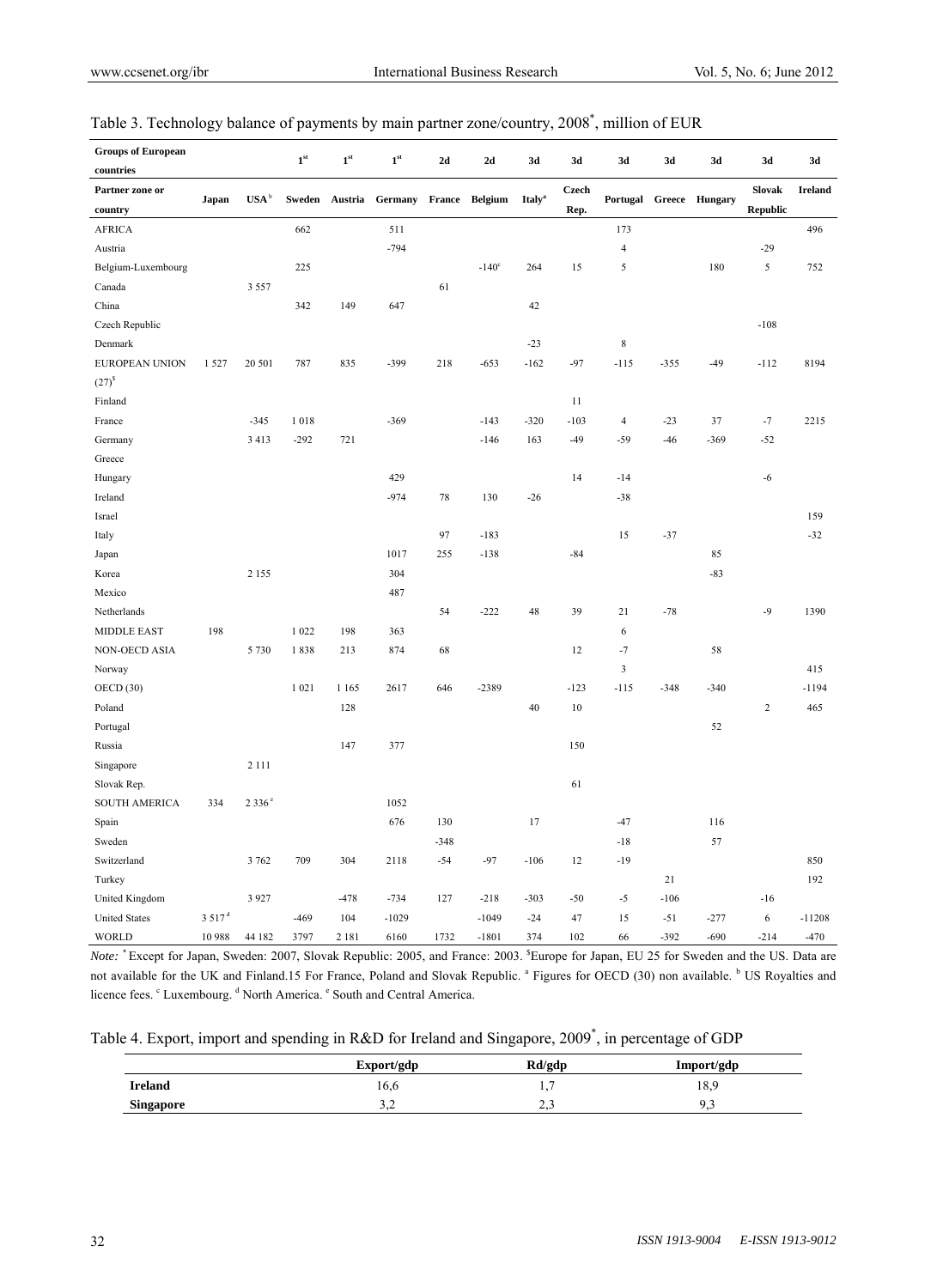| <b>Countries</b>          | Surplus $(+)$ / Deficit $(-)$ |
|---------------------------|-------------------------------|
| <b>United States</b>      | 33249,0                       |
| <b>United Kingdom</b>     | 19005,5                       |
| Japan                     | 15821,6                       |
| Germany                   | 8729,7                        |
| <b>Sweden</b>             | 6946,0                        |
| <b>Netherlands</b>        | 3504,2                        |
| <b>Norway</b>             | 3355,7                        |
| <b>Austria</b>            | 2767,3                        |
| <b>Denmark</b>            | 1730,3                        |
| <b>Belgium</b>            | 1029,4                        |
| <b>Finland</b>            | 440,5                         |
| Portugal                  | 135,8                         |
| Romania                   | $-57.1$                       |
| Spain                     | $-92,6$                       |
| Luxembourg                | $-289,0$                      |
| Slovenia                  | $-315.8$                      |
| <b>Slovak Republic</b>    | $-359.7$                      |
| Greece                    | $-606,0$                      |
| <b>Russian Federation</b> | $-965,6$                      |
| Poland                    | $-1510,4$                     |
| <b>South Africa</b>       | $-1595.0$                     |
| <b>Mexico</b>             | $-1945,6$                     |
| <b>Chinese Taipei</b>     | $-2316.8$                     |
| <b>Switzerland</b>        | $-2484.1$                     |
| Korea                     | $-4856,2$                     |
| <b>Ireland</b>            | $-5056,7$                     |
| <b>Italy</b>              | $-5405,8$                     |
| <b>Singapore</b>          | $-11151,0$                    |

#### Table 5. Technology balance of payments for selected countries, 2009, Million of Dollars

*Source:* Main Science and Technology indicators, 2011, OECD.

*Note:* <sup>1</sup> Royalties and licence fees, <sup>2</sup> 2007, <sup>3</sup> 2003, <sup>4</sup> 2005.





*Source:* OECD, Technology Balance of Payments Database, December 2009; and OECD, Trade in Services Database, December 2009. *Note:* \* Technology flows refer to the average of technological payments and receipts. Measuring innovation: a new perspective, OECD p. 106.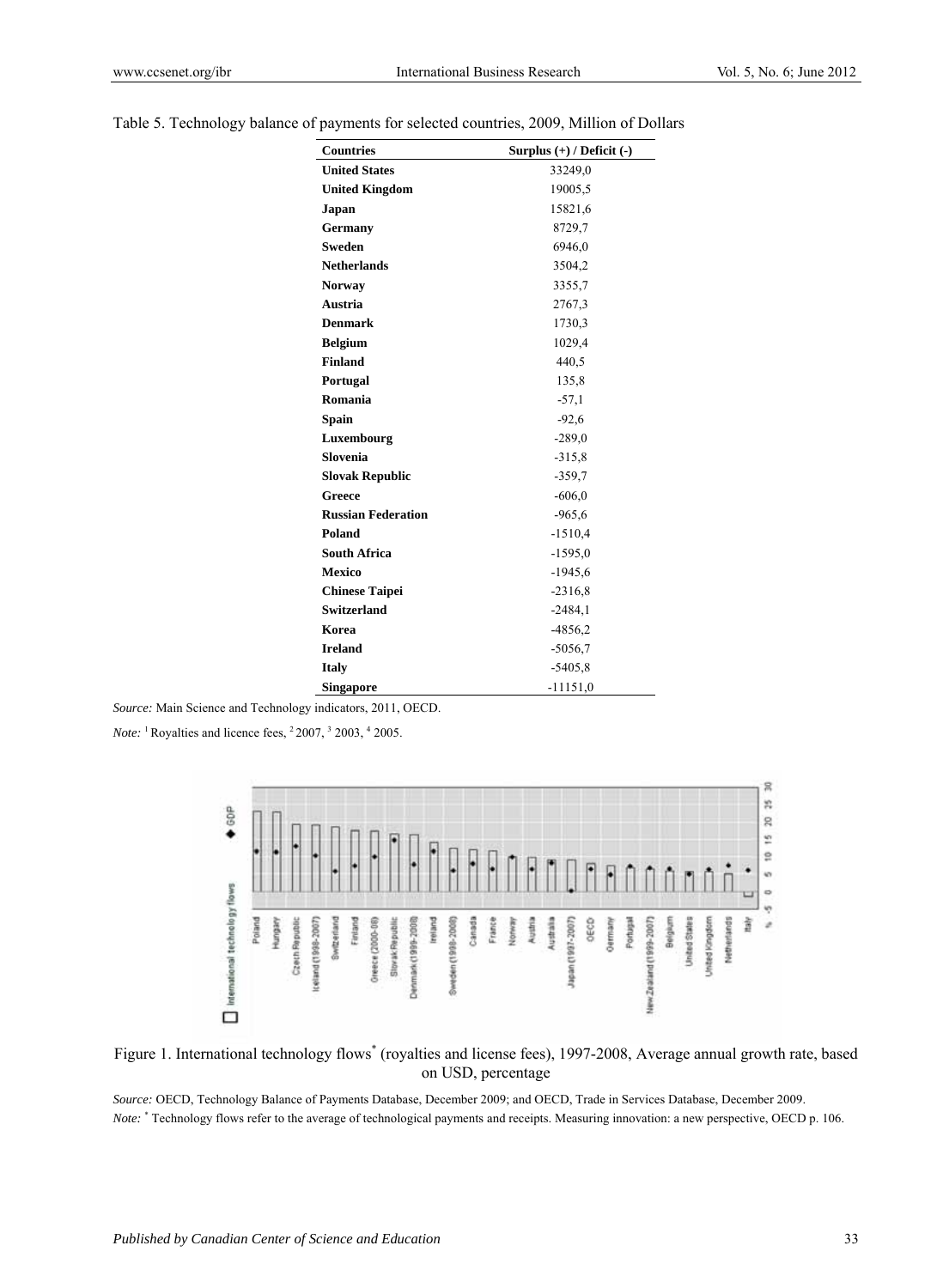

Figure 2. Technology Balance of Payments (1996, 2006, 2009), % of GDP<sup>\*</sup>

*Source:* OECD Science, Technology and Industry Scoreboard 2009 for 1996 and 2006. For 2009, estimations calculated by the authors from MSTI OECD 2011.

*Note:* \* For EU15, data include intra-area flows andare partially estimated (excluding France in 2009; Denmark and Greece in 1996, 2006).



Figure 3. GERD (X axis), exports (Y axis) and imports (size of circle) of technology, million USD, 2009 *Note*: \* Log-Log data. *Source:* MSTI OCDE 2011.